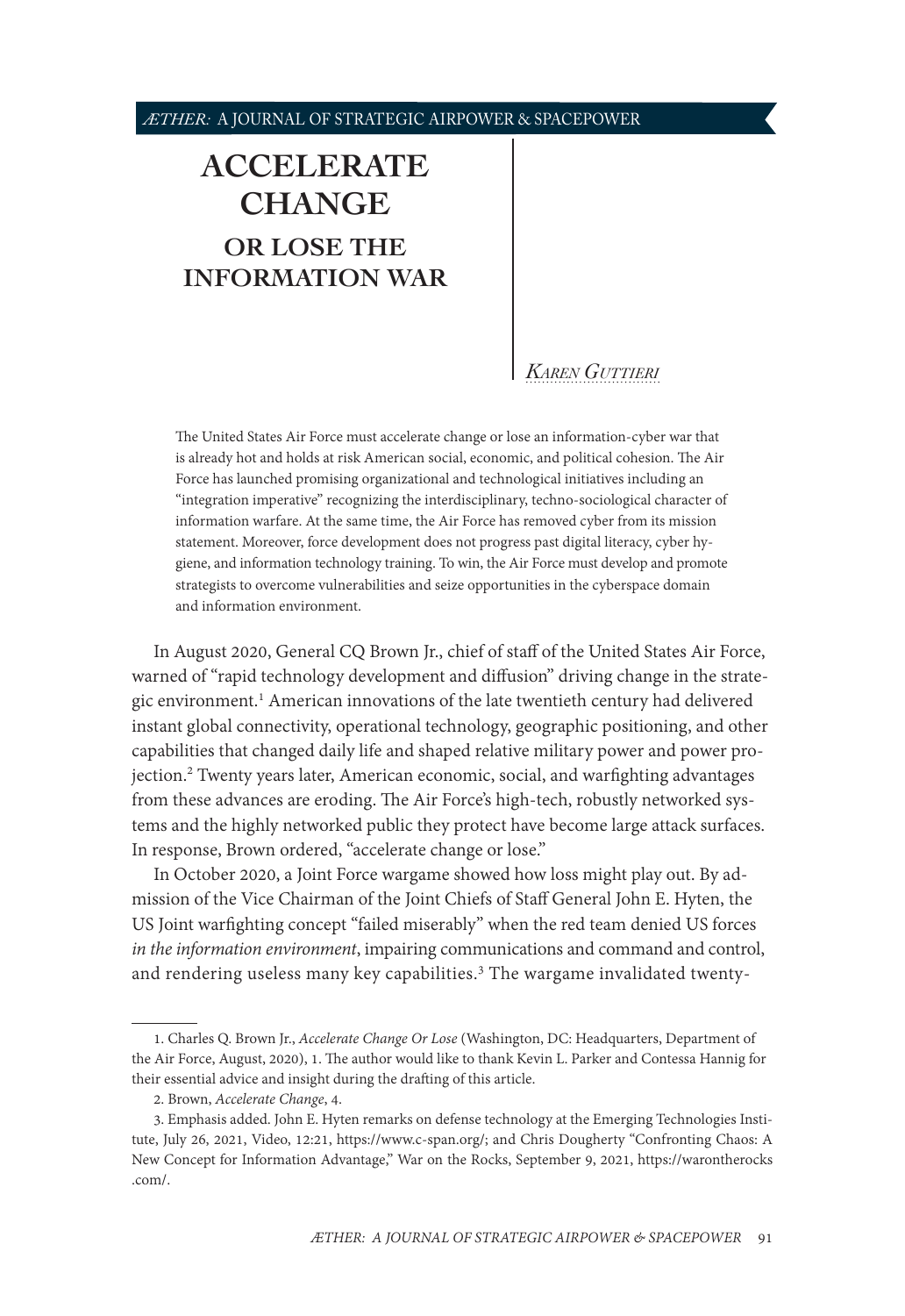<span id="page-1-0"></span>year-old assumptions. The United States could no longer take information superiority for granted.

Information warfare—a concept that involves both technical and human elements is already a hot war. China spies, steals blueprints of American warplanes, and purloins massive amounts of personal data. Russia reaches through cyberspace to attempt to disrupt American elections and deliver propaganda that further divides everyday Americans. *"*Our adversaries have brought strategic competition to the nation's front door," writes Sixteenth Air Force Commander General Timothy Haugh, "by engaging the United States' population in the information environment."4 With this in mind, what are the prospects for the Air Force to "accelerate change or lose" the information war?

Historically, multiple forces drive military change. Civilian intervention, an external force, is one, but this article will instead focus on two drivers the Air Force controls strategic assessment and officer development.5 Assessment that leads to reconsideration of a strategic goal or the concept of operations in relation to that goal is an impetus to change.<sup>6</sup> This is happening today. Militaries also change through officer development and promotion. This element of Brown's action order "A"—develop Airmen—needs attention.

### The Information War

*"Plus, China and Russia are trying to take out our internet every day. People really like the internet. They're always checking it."* - Steve Carell as General Mark R. Naird

The fictional commander of Space Force, General Mark Naird, in the television comedy of the same name, complained to his therapy group of constant attacks.<sup>7</sup> In 2019, the real-life Air Force lieutenant general responsible for Air Force cyber and intelligence declared, "Right now, today, in the cyber domain, in information operations, I am not at peace. I am in persistent conflict."8 A Russian diplomat later echoed her comment, saying, "The war [in cyberspace] is underway and unfolding very intensively. No matter how hard we may try to say that all this is disguised and that it

<sup>4.</sup> Timothy D. Haugh, Nicholas J. Hall, and Eugene H. Fan, "16th Air Force and Convergence for the Information War," *Cyber Defense Review* (Summer 2020): 30.

<sup>5.</sup> Deborah D. Avant, *Political Institutions and Military Change: Lessons from Peripheral Wars* (Ithaca, NY: Cornell University Press, 1994); and Stephen Peter Rosen, *Winning the Next War* (Ithaca NY: Cornell University Press, 1991).

<sup>6.</sup> Rosen, *Next War*, 7.

<sup>7.</sup> Eriq Gardner, "Trump's Space Force Already Lost Its First Battle," *Hollywood Reporter*, June 5, 2020, [https://www.hollywoodreporter.com](https://www.hollywoodreporter.com/business/business-news/trumps-space-force-lost-first-battle-1296939/).

<sup>8.</sup> VeraLinn Jamieson, quoted in Shaun Waterman, "Cyber Flight Plan Outlines USAF Efforts to Take on Hybrid Warfare," *Air Force Magazine*, September 19, 2019, [https://www.airforcemag.com/.](https://www.airforcemag.com/Cyber-Flight-Plan-Outlines-USAF-Efforts-to-Take-on-Hybrid-Warfare/)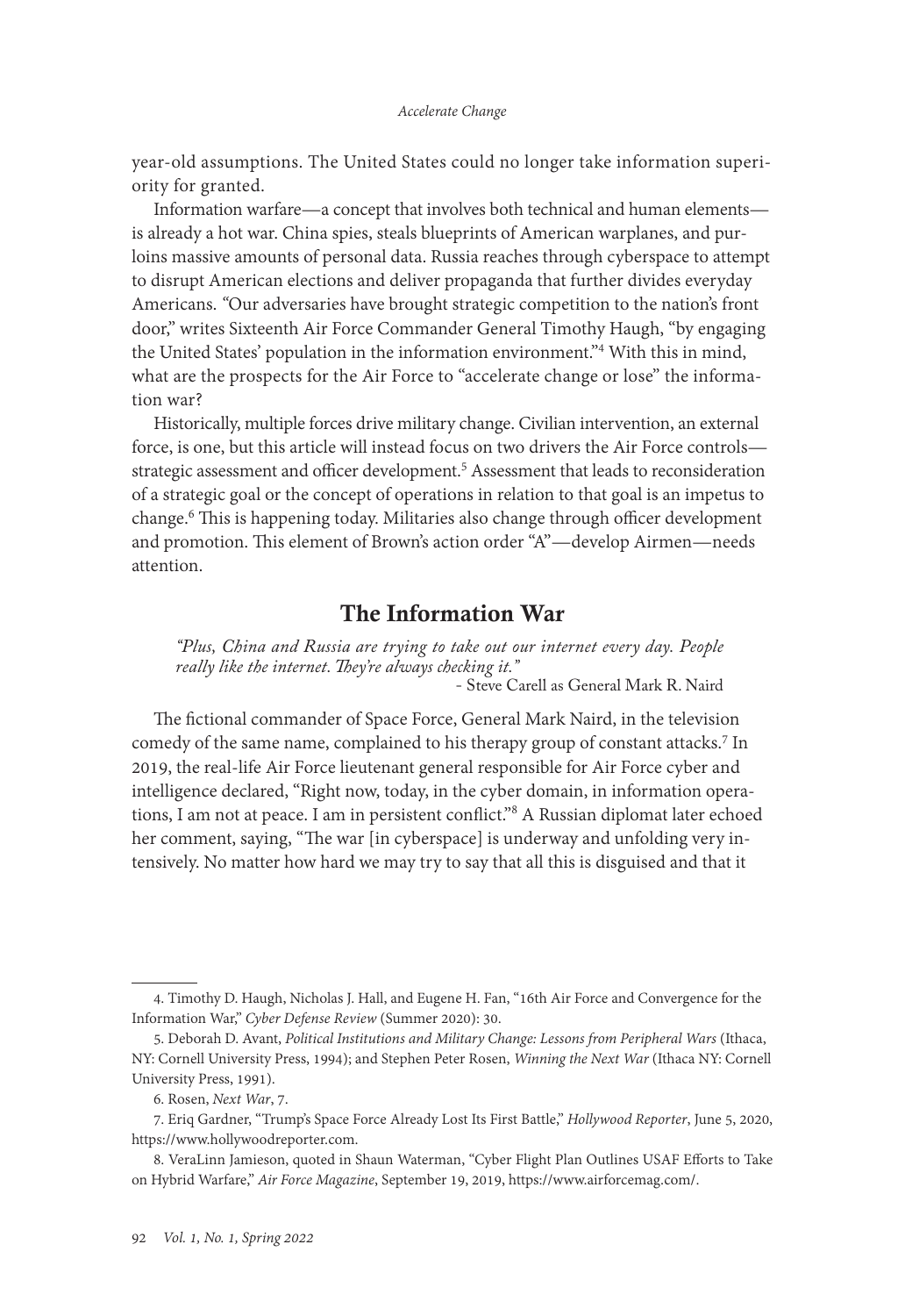isn't that war or this war, in actual fact, military activities in cyberspace are in full swing."9 Dynamic cyberattack maps illustrate the complexity of the battlespace.10

Scholars debate what this all means. Some see it as hyperbole because the confrontation is mostly waged as espionage, subversion, and sabotage.<sup>11</sup> Others argue nonkinetic cyber operations merely support kinetic operations.<sup>12</sup> Those critics miss the point that the nonkinetic fight is reshaping any future kinetic battlefield, and perhaps overshadowing the relevance of the kinetic battlefield.

Information warfare is "the employment of military capabilities in and through the information environment to deliberately affect adversary human and system behavior and to preserve friendly freedom of action during cooperation, competition, and conflict."13 This not-yet-doctrinal description is consistent with the mid-twentiethcentury cybernetics field's interest in control of industrial production and thought processes and its depiction of community as a function of information transmission.<sup>14</sup> It aligns with Russian and Chinese constructs of information warfare as involving technical *and social* components.

Information warfare was first introduced by American scientist Thomas P. Rona in a 1976 study anticipating advances in human use of the electromagnetic spectrum.<sup>15</sup> Rona explained an aerial attack as an information system, reliant on electronics, computation, and communications, with complex internal and external information flows. Pilots using fly-by-wire do not directly maneuver their aircraft with mechanical links. Instead, a computer reads the pilot's input to determine what signals to send the control actuators for yaw, pitch, and roll.<sup>16</sup> Systems are vulnerable at the seams of external information flow.

Discussion of information warfare intensified in the 1990s after US success in the Gulf War. Advanced command, control, communications, intelligence, surveillance, and reconnaissance capabilities, instantaneous communications, global positioning technologies, and precision strike capabilities gave the US game-changing advantages.

<sup>9. &</sup>quot;Full-Blown Warfare in Cyberspace in Progress, Says Russian Diplomat," Tass News Agency, December 16, 2021, <https://tass.com/world/1376491>.

<sup>10.</sup> Fireeye "Cyber Threat Map," accessed January 12, 2022, [https://www.fireeye.com/](https://www.fireeye.com/cyber-map/threat-map.html); and National Security Archive, "CyberWar Map," accessed January 12, 2022, https://embed.kumu.io/.

<sup>11.</sup> Thomas Rid, *Cyber War Will Not Take Place* (Oxford: Oxford University Press, 2018).

<sup>12.</sup> Martin C. Libicki, *Cyberspace in Peace and War* (Annapolis, MD: Naval Institute Press, 2016), 161.

<sup>13.</sup> George M. Reynolds, "Achieving Convergence in the Information Environment," *Air & Space Power Journal* 34, no. 4 (Winter 2020): 6; and Sandeep Mulgund, "Memorandum for: C2 of Operations in the Information Environment (OIE) Working Group" (Washington, DC: Department of the Air Force, A3, September 15, 2020).

<sup>14.</sup> Norbert Wiener, *Cybernetics or Control and Communication in the Animal and the Machine,* Reissue of the 1961 2nd ed. (Cambridge, MA: MIT Press, 2019); and Alexander Klimburg, *The Darkening Web* (London: Penguin, 2017), 23–25, 219.

<sup>15.</sup> Thomas P. Rona, *Weapon Systems and Information War* (Seattle, WA: Boeing Aerospace Company, 1976).

<sup>16.</sup> Ilie Nicolin and Bogdan Adrian Nicolin, "The Fly-by-Wire System," *INCAS Bulletin* 11, no. 4 (December 2019), [https://www.researchgate.net/.](https://www.researchgate.net/publication/337828769_The_fly-by-wire_system)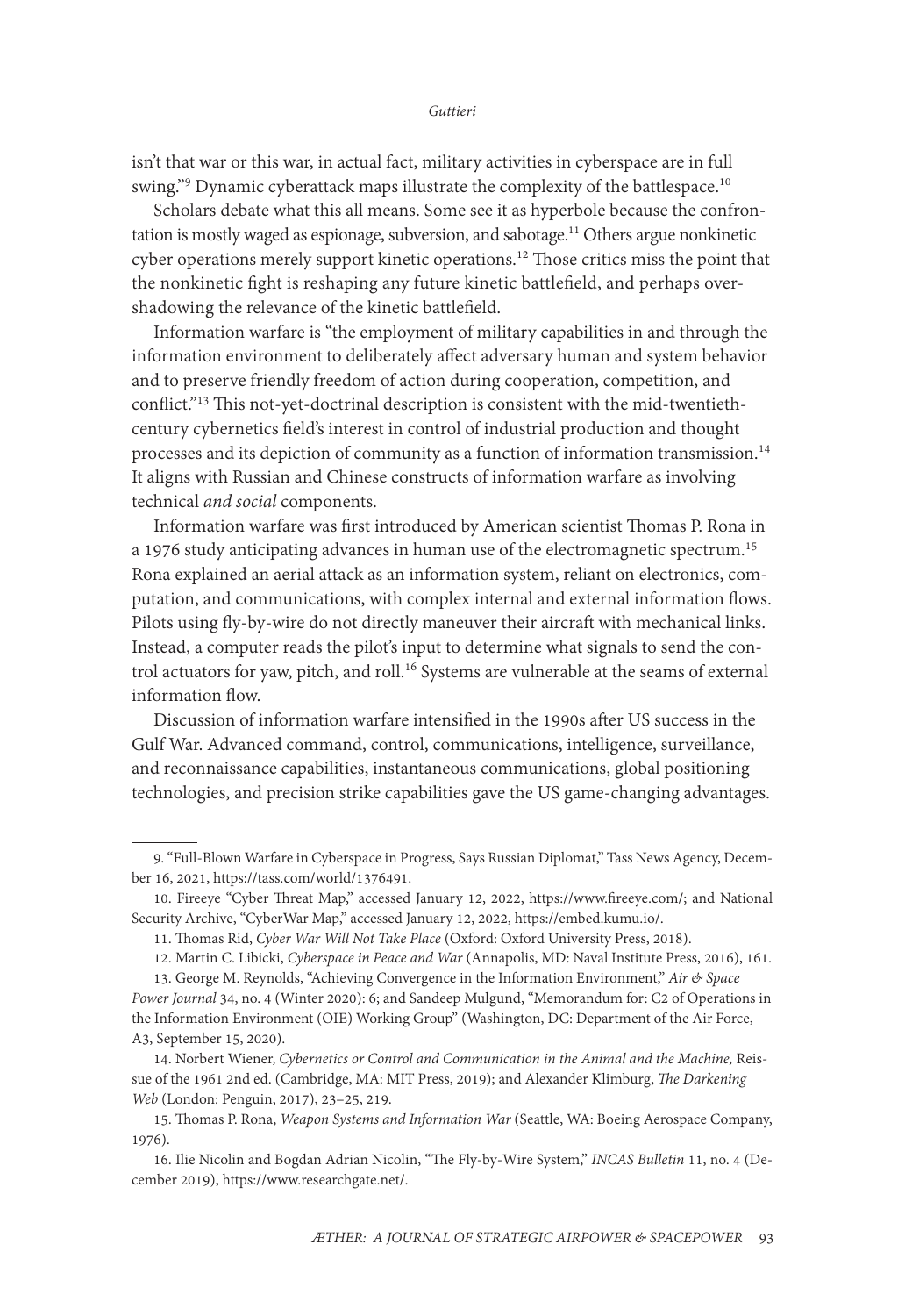#### *Accelerate Change*

The United States Air Force owned the skies. The then-Soviet Russians called this a military-technical revolution; Americans called it a revolution in military affairs.

The Department of Defense fostered the internet, but the private sector soon became the locus of information technology innovation.<sup>17</sup> In fact, the Air Force now looks to the private sector for "IT as a Service," to free military cyber experts from information technology duties in order to focus on the more critical offensive and defensive cyber operations.18 Amazon Web Services partners with the Air Force to test cloud capabilities at the tactical edge.<sup>19</sup> Military acquisition and logistics personnel and defense innovation units navigate a complex innovation ecosystem, leveraging and relying on private-sector advances.

In about 2013, America's competitors began to catch up. General Paul M. Nakasone, commander of US Cyber Command and director of the National Security Agency, referred to "a strategic inflection point" in which adversaries began operating "continuously against critical infrastructure, government networks, defense industries, and academia—both in America and abroad."20 Technology dependence created increasingly complex vulnerabilities, many in the civilian sector outside the control of the military.

Today, information vulnerabilities extend to space. Satellites, their ground stations, and data links are essential to communications, computing and network systems, geographic positioning, weather prediction, satellite TV and radio, phones, broadband, air traffic control, even telling the time.<sup>21</sup> Russia and China threaten with antisatellite weapons, but the Department of Defense Space Development Agency director worries more about cyber and supply-chain exploitations. "It doesn't matter if I have one satellite or if I have 1,000 satellites, those type of attacks may have the ability to take them all out."22

And people really like the internet. On December 7, 2021, Amazon Web Services controlling 33 percent of the global cloud infrastructure—suffered an outage. Parts of Amazon's enormous retail operations ground to a halt; iRobot Roomba vacuums resisted orders; and websites dropped offline, including learning management programs,

<sup>17.</sup> Karen Guttieri, "Governance, Innovation, and Information and Communications Technology for Civil-Military Interactions," *Stability* 3, no. 1 (2014): 6. [doi:10.5334/.](doi:10.5334/sta.dc)

<sup>18.</sup> K. Houston Waters, "Air Force Deploys Commercial IT Capability," Air Force Public Affairs, October 7, 2020, [https://www.af.mil/.](https://www.af.mil/News/Article-Display/Article/2374703/air-force-deploys-commercial-it-capability/)

<sup>19.</sup> Amazon Web Services (AWS) Public Sector Blog Team, "Bringing Cloud Capability to the Air Force at the 'Speed of Mission Need, '" AWS Public Sector Blog, May 7, 2021, [https://aws.amazon.com/](https://aws.amazon.com/blogs/publicsector/bringing-cloud-air-force-speed-of-mission-need/).

<sup>20.</sup> Paul M. Nakasone, "A Cyber Force for Persistent Operations," *Joint Force Quarterly* 92 (1st Quarter 2019): 11, [https://ndupress.ndu.edu/.](https://ndupress.ndu.edu/Media/News/News-Article-View/Article/1736950/a-cyber-force-for-persistent-operations/)

<sup>21.</sup> Meg King and Sophie Goguichvili, "Cybersecurity Threats in Space: A Roadmap for Future Policy," Ctrl Forward (blog) Science and Technology Innovation Program, Wilson Center, October 8, 2020, [https://](https://www.wilsoncenter.org/blog-post/cybersecurity-threats-space-roadmap-future-policy) [www.wilsoncenter.org/.](https://www.wilsoncenter.org/blog-post/cybersecurity-threats-space-roadmap-future-policy)

<sup>22.</sup> Sandra Irwin, "DoD Space Agency: Cyber Attacks, Not Missiles, Are the Most Worrisome Threat to Satellites," *Space News*, April 14, 2021, [https://spacenews.com/.](https://spacenews.com/dod-space-agency-cyber-attacks-not-missiles-are-the-most-worrisome-threat-to-satellites/)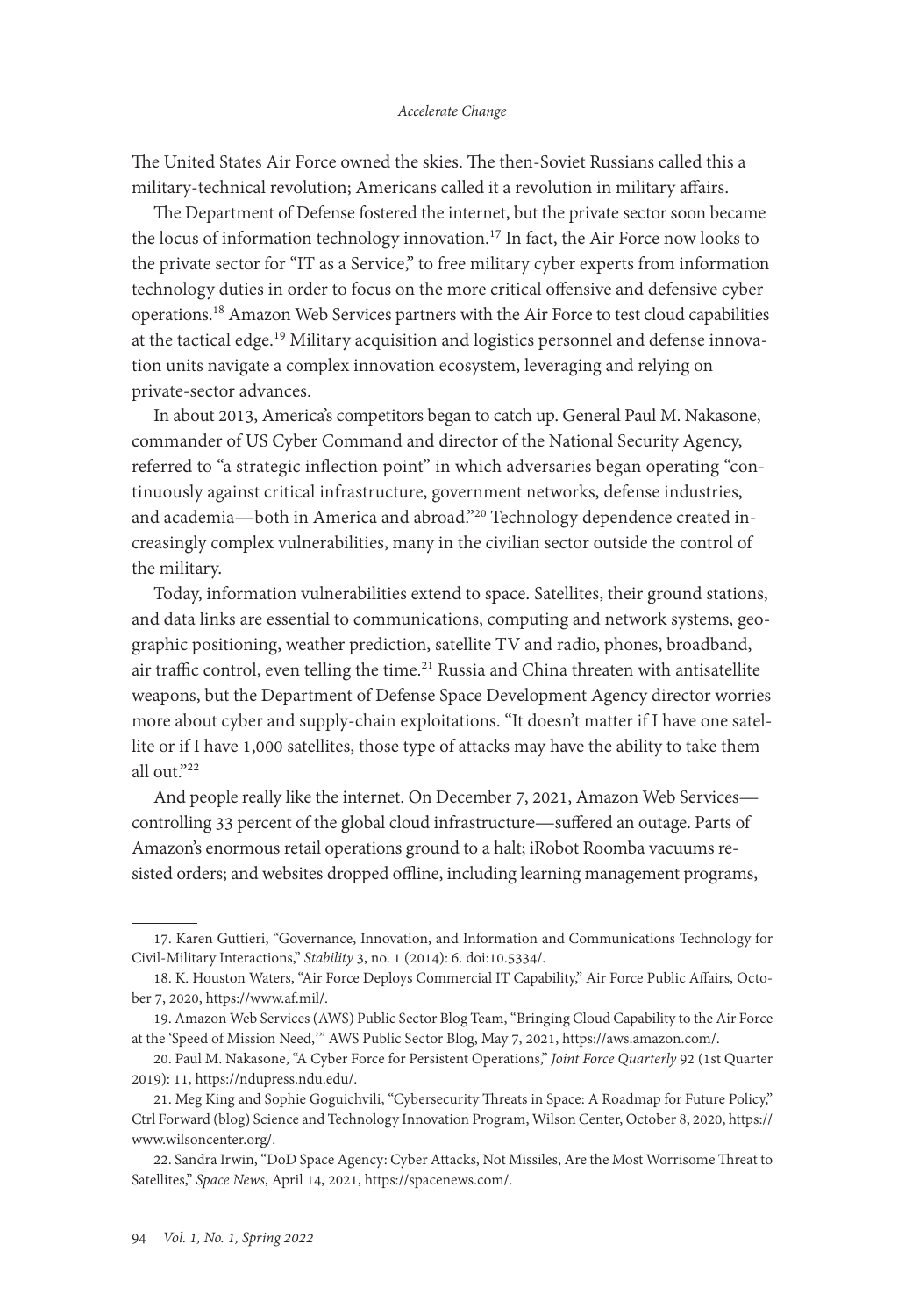causing universities to cancel exams during finals week.<sup>23</sup> While the incident is a cautionary tale for the Air Force as it shifts its basic computing services to this commercial sector, it could be much worse.

Cyberattacks can seize control of an operating system to produce physical effects. In 2010, the Stuxnet worm, the first known virus to cripple hardware, caused some of Iran's nuclear reactors to self-destruct. In February 2021, a hacker using remote-access software broke into the control system of a municipal water treatment facility and attempted to increase lye in the water to harmful levels.<sup>24</sup>

The US Cybersecurity Infrastructure Security Agency identifies sixteen sectors as critical infrastructure meaning "incapacitation or destruction would have a debilitating effect on security, national economic security, national public health or safety."25 Some say cyber weapons are strategic because an attack on critical infrastructure could harm large civilian populations.26 Indeed, this issue is discussed widely in United Nations and other international fora.

Still, cyber weapons do have their limitations. Zero-day opportunities are time limited because once known they can be patched. The intruder must manage a trade-off between maintaining an opportunity for espionage and the execution of malware that could divulge their presence in the system. An effective hacker must be aware of the complex physical and social systems of the target.<sup>27</sup>

And malware once released can boomerang. The National Security Agency developed cyber tools that were stolen by the Shadow Brokers group and released beginning August 2016.<sup>28</sup> Purportedly among these was EternalBlue, a penetration tool. In 2017, North Korean hackers used EternalBlue in the WannaCry ransomware attack that affected computers in more than 150 countries and crippled the United Kingdom's National Health Service for days.<sup>29</sup> Then Russian military hackers used it in the

<sup>23.</sup> Annie Palmer, "Dead Roombas, Stranded Packages and Delayed Exams: How the AWS Outage Wreaked Havoc across the US," CNBC (online), December 9, 2021, [https://www.cnbc.com/.](https://www.cnbc.com/2021/12/09/how-the-aws-outage-wreaked-havoc-across-the-us.html)

<sup>24.</sup> Andy Greenberg, "A Hacker Tried to Poison a Florida City's Water Supply, Officials Say," *Wired*, February 8, 2021, [https://www.wired.com/](https://www.wired.com/story/oldsmar-florida-water-utility-hack/).

<sup>25. &</sup>quot;Critical Infrastructure Sectors," Cybersecurity and Infrastructure Security Agency (website), n. d., accessed January 13, 2022, https://www.cisa.gov/critical-infrastructure-sectors.

<sup>26.</sup> Sarah Kreps and Jacquelyn Schneider, "Escalation Firebreaks in the Cyber, Conventional, and Nuclear Domains: Moving beyond Effects-Based Logics," *Journal of Cybersecurity* 5, no. 1 (2019), [https://academic](https://academic.oup.com/cybersecurity/article/5/1/tyz007/5575971) [.oup.com/.](https://academic.oup.com/cybersecurity/article/5/1/tyz007/5575971)

<sup>27. &</sup>quot;Critical Infrastructure Sectors," Cybersecurity and Infrastructure Security Agency (website), n. d., accessed January 13, 2022, [https://www.cisa.gov/;](https://www.cisa.gov/critical-infrastructure-sectors) and M. A. Thomas, "Unleashing the US Military's Thinking about Cyber Power," War on the Rocks, November 4, 2021.

<sup>28.</sup> Scott Shane, Nicole Perlroth, and David E. Sanger, "Security Breach and Spilled Secrets Have Shaken the NSA to Its Core," *New York Times*, November 12, 2017, [https://www.nytimes.com/;](https://www.nytimes.com/2017/11/12/us/nsa-shadow-brokers.html) and Lily Hay Newman, "The Leaked NSA Spy Tool that Hacked the World," *Wired,* March 7, 2018, [https://www.wired.com/](https://www.wired.com/story/eternalblue-leaked-nsa-spy-tool-hacked-world/%20accessed%20January%2016,%202022).

<sup>29.</sup> Roger Collier, "NHS Ransomware Attack Spreads Worldwide," *Canadian Medical Association Journal*, 189, no. 22 (June 2017): E786–87,<https://doi.org/>.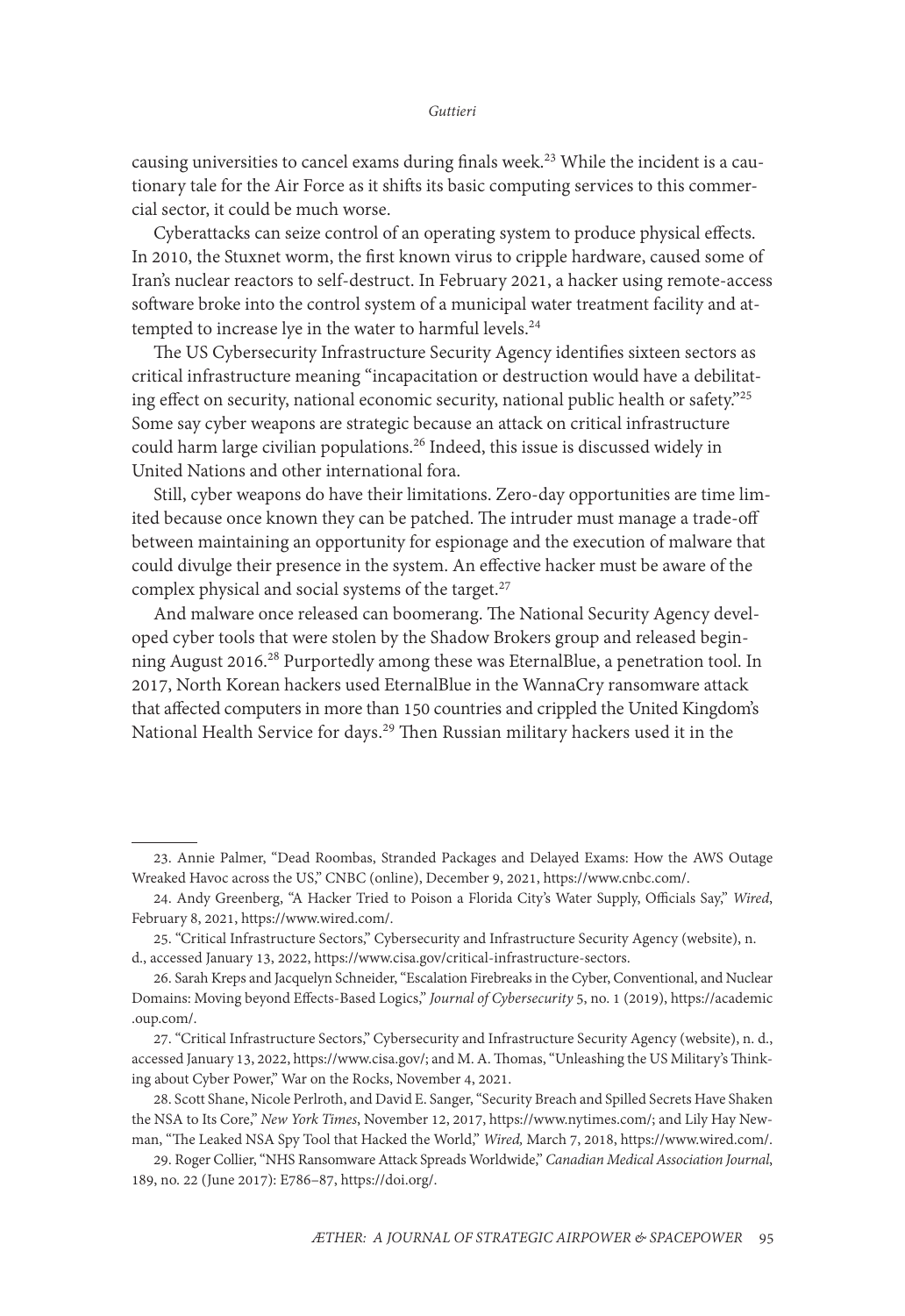NotPetya attack that caused billions in damage worldwide.<sup>30</sup> Initially targeting Ukraine, NotPetya spread rapidly, affecting systems around the world, including Rosneft, Russia's state oil company.<sup>31</sup>

Like the IT serving them, social systems are wired for connectivity. Social media interaction and outsourcing cognition have made US military personnel, other national security practitioners, and everyday Americans prime targets for online psychological manipulation.32 And online behavior has proven successful at shaping behavior in real life. In 2016 Russians, seeking to widen partisan US divisions, used fake Facebook accounts and armies of bots and trolls to attract Americans to at least eight political campaign rallies, including competing events on the same day in New York City.<sup>33</sup>

The internet empowers social mobilization at speed and scale with global reach at low cost.<sup>34</sup> Weapons like those employed by Russia enable states to attack below the threshold of armed conflict in the so-called gray zone. Anonymity offers weaker actors an opportunity to inflict pain without consequences. Attribution is difficult and doing so reveals one's own abilities. For these reasons, many believe cyberspace operations favor the offense.<sup>35</sup> Indeed, current US policy might be characterized as the best defense is a good offense.

The US strategy is "persistent engagement" through cyberspace. "We will defend forward to disrupt or halt malicious cyber activity at its source, including activity that falls below the level of armed conflict."<sup>36</sup> This requires continuous access, but an intrusion intended to defend can also provide cover for an attack. In 2007, Israeli planes hacked Syrian air defenses on the ground so the Syrians would not detect incoming Israeli strikes against a suspected nuclear reactor complex.37 In other words, one

<sup>30.</sup> US Department of Justice (USDOJ) Office of Public Affairs, "North Korean Regime-Backed Programmer Charged with Conspiracy to Conduct Multiple Cyber Attacks and Intrusions," USDOJ (website) September 6, 2018, [https://www.justice.gov/](https://www.justice.gov/opa/pr/north-korean-regime-backed-programmer-charged-conspiracy-conduct-multiple-cyber-attacks-and); and USDOJ Office of Public Affairs, "Six Russian GRU Officers Charged in Connection with Worldwide Deployment of Destructive Malware and Other Disruptive actions in Cyberspace," USDOJ (website) October 19, 2020, [https://www.justice.gov/.](https://www.justice.gov/opa/pr/six-russian-gru-officers-charged-connection-worldwide-deployment-destructive-malware-and)

<sup>31.</sup> Andy Greenberg, "The Untold Story of NotPetya, the Most Devastating Cyberattack in History," *Wired*, August 22, 2018, [https://www.wired.com/.](https://www.wired.com/story/notpetya-cyberattack-ukraine-russia-code-crashed-the-world/)

<sup>32.</sup> Rosanna. E. Guadagno and Karen Guttieri, "Fake News and Information Warfare," in *Research Anthology on Fake News, Political Warfare, and Combatting the Spread of Misinformation*, ed. Mehdi Khosrow-Pour (Hershey, PA: IGI Global, 2020).

<sup>33.</sup> Alicia Parlapiano and Jasmine C. Lee, "The Propaganda Tools Used by Russians to Influence the 2016 Election," *New York Times*, February 16, 2018, [https://www.nytimes.com/.](https://www.nytimes.com/interactive/2018/02/16/us/politics/russia-propaganda-election-2016.html)

<sup>34.</sup> Kevin L. Parker, "The Utility of Cyberpower," *Military Review* 94, no. 3 (2014); and Audrey Kurth Cronin, "Cyber-Mobilization: The New Levée En Masse," *Parameters* 36, no. 2 (2006), [https://press.army](https://press.armywarcollege.edu/parameters/vol36/iss2/7/) [warcollege.edu/](https://press.armywarcollege.edu/parameters/vol36/iss2/7/).

<sup>35.</sup> Joseph S. Nye Jr., "Cyber Power," paper (Cambridge, MA: Belfer Center for Science and International Affairs, Harvard Kennedy School, May 2020), 5, [https://www.belfercenter.org/;](https://www.belfercenter.org/publication/cyber-power) and William J. Lynn III, "Defending a New Domain," *Foreign Affairs* (September/October 2010), [https://www.foreignaffairs](https://www.foreignaffairs.com/articles/united-states/2010-09-01/defending-new-domain) [.com/](https://www.foreignaffairs.com/articles/united-states/2010-09-01/defending-new-domain).

<sup>36.</sup> US Department of Defense (DOD), *Summary: Department of Defense Cyber Strategy 2018* (Washington, DC: DOD, 2018), [https://media.defense.gov/.](https://media.defense.gov/2018/Sep/18/2002041658/-1/-1/1/CYBER_STRATEGY_SUMMARY_FINAL.PDF)

<sup>37.</sup> Kim Zetter, "Hacker Lexicon: What Are CNE and CNA?" *Wired*, July 6, 2016, [https://www.wired.com/](https://www.wired.com/2016/07/hacker-lexicon-cne-cna/).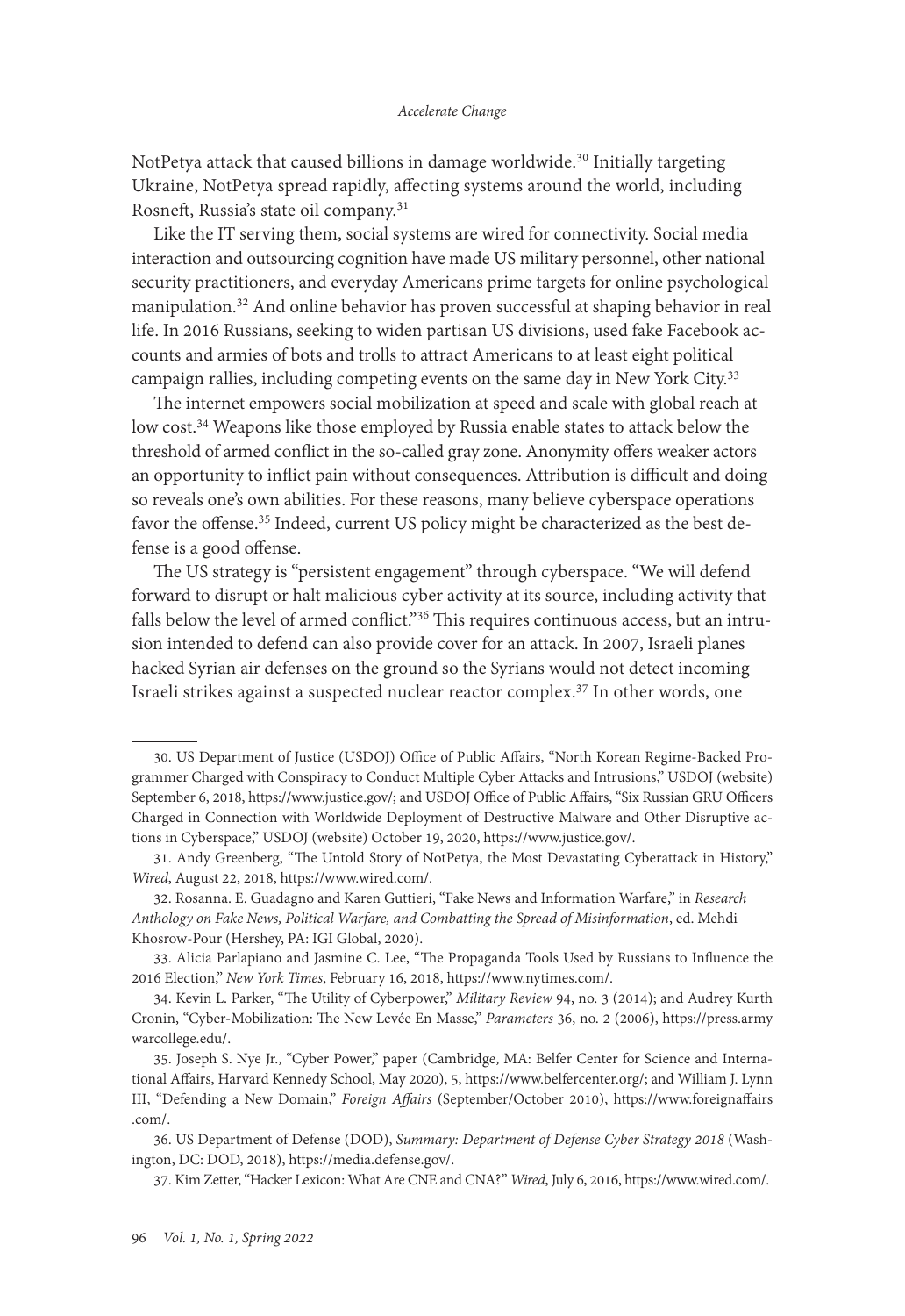cannot assume an electronic attack will be confined to a single purpose. The resulting risk of unintended escalation amounts to a cybersecurity dilemma.<sup>38</sup>

### Strategic Competitors in the Information Environment

The 2018 *United States National Cyber Strategy* declared, "persistent engagement in cyberspace is already altering the strategic balance of power."39 The US Intelligence Community in its *2021 Annual Threat Assessment* reports greatest concern about China, Russia, Iran and North Korea.40 These adversaries seek access to critical infrastructure and to undermine, through digital influence campaigns, the American public's confidence in institutions and the confidence of Allies and partners in American foreign policy commitments. Airmen and Guardians must understand the mindsets of America's most powerful competitors in cyberspace, China and Russia.

### *China*

The Intelligence Community describes China's agenda as "the expansion of technology-driven authoritarianism around the world."41 The People's Republic of China is the global leader in surveillance and censorship technology. The government worries information technology might aid social mobilization and seeks internal sovereign control. China launched an internet-based censorship and surveillance program called the "Golden Shield Project" in 2003, also known as the "Great Firewall of China."<sup>42</sup>

The People's Republic of China has forced concessions from American corporations including Apple, Disney, Facebook, Google, and Microsoft. Apple, for example, portrayed disputed islands on its maps as larger than they are, and Facebook ran Chinese government advertisements denying persecution of Uyghur Muslims.43 The Chinese Central Propaganda Department's media censorship extends to Hollywood.<sup>44</sup> China thus exerts an authoritarian variant of soft power.

<sup>38.</sup> Ben Buchanan, *The Cybersecurity Dilemma : Hacking, Trust and Fear between Nations* (Oxford: Oxford University Press, 2017).

<sup>39.</sup> Donald J. Trump, *National Cyber Strategy of the United States of America* (Washington DC: The White House, September 2018), [https://trumpwhitehouse.archives.gov/](https://trumpwhitehouse.archives.gov/wp-content/uploads/2018/09/National-Cyber-Strategy.pdf).

<sup>40.</sup> Office of the Director of National Intelligence (ODNI), *Annual Threat Assessment of the US Intelligence Community* (Washington, DC: ODNI, April 9, 2021), 8, 10–11, 14, 15–16, [https://www.dni.gov/](https://www.dni.gov/files/ODNI/documents/assessments/ATA-2021-Unclassified-Report.pdf).

<sup>41.</sup> ODNI, *Annual Threat Assessment.*

<sup>42.</sup> The International Institute for Strategic Studies (IISS), "Cyber Capabilities and National Power: A Net Assessment," research paper, IISS (blog), June 28, 2021, 89, [https://www.iiss.org/.](https://www.iiss.org/blogs/research-paper/2021/06/cyber-capabilities-national-power)

<sup>43.</sup> Katie Canales, "How Silicon Valley Came to Depend on China for Success–and Why It's Bent Over Backward to Stay in the Government's Good Graces," *Business Insider*, December 15, 2021, [https://www](https://www.businessinsider.com/silicon-valley-china-tech-apple-linkedin-google-2021-12) [.businessinsider.com/](https://www.businessinsider.com/silicon-valley-china-tech-apple-linkedin-google-2021-12).

<sup>44.</sup> James Tager, *Made in Hollywood, Censored by Beijing* (New York: PEN America, September 2020), [https://pen.org/.](https://pen.org/wp-content/uploads/2020/09/Made_in_Hollywood_Censored_by_Beiing_Report_FINAL.pdf)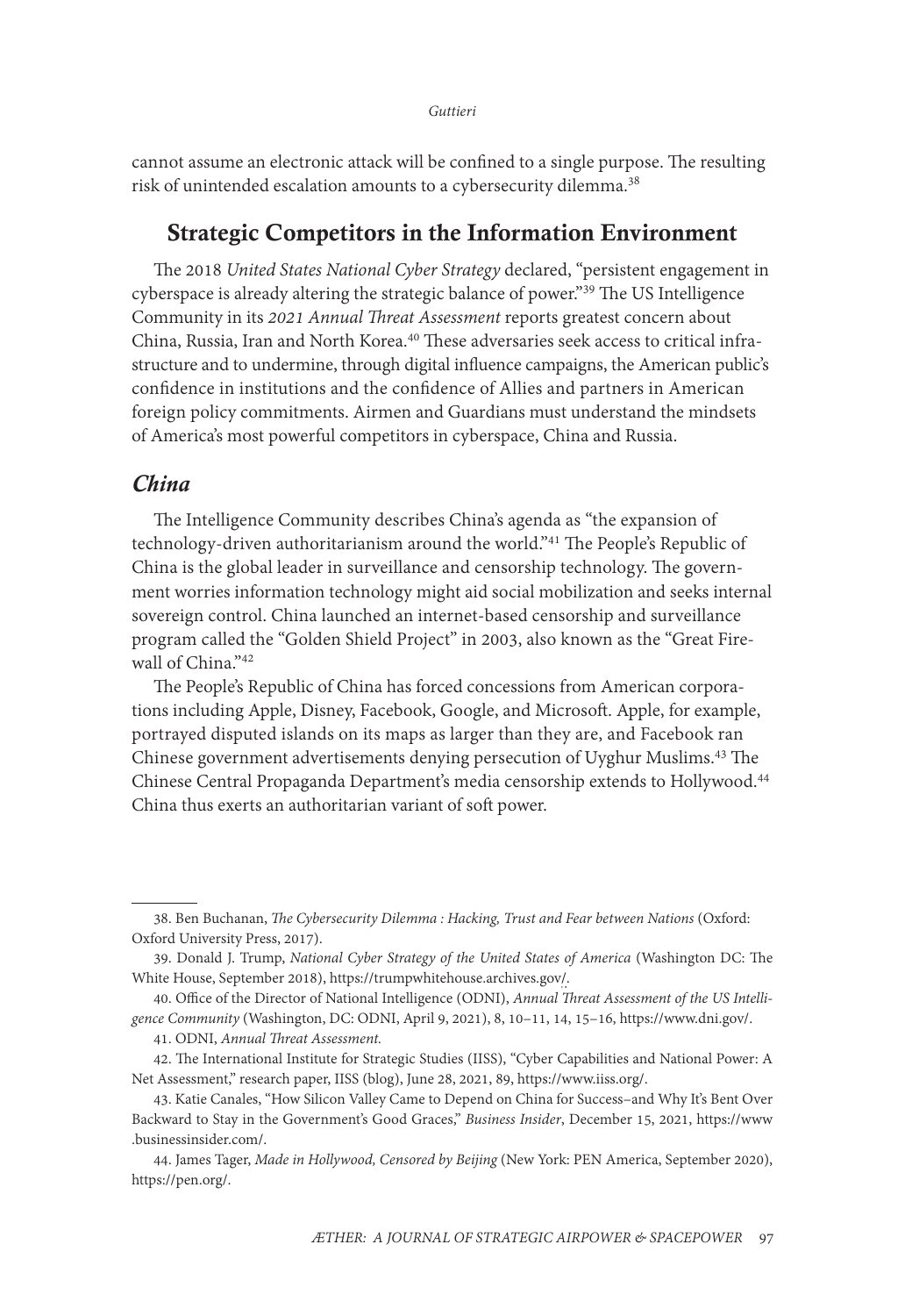The Chinese domestic development strategy includes a "military-civil fusion" of science and technology industries.45 Huawei, founded in 1987 by a former engineer in China's People's Liberation Army, is currently the world's largest telecommunications equipment manufacturer.<sup>46</sup> Many countries, including the United States, Australia, Japan, and some European states, ban Chinese technology firms from their 5G infrastructure over security concerns. China is developing other markets.

The Digital Silk Road initiative, part of China's global Belt and Road Initiative since 2015, builds information networks and infrastructure to position China to set technology standards and to extend the reach of its surveillance and content control.<sup>47</sup> Each month a billion people spend time on the Chinese video app TikTok that rivals Silicon Valley's most notorious persuasive technology for its addictiveness and ability to read the minds of its users.<sup>48</sup> Its algorithm keeps users engaged while the app siphons, at user consent, massive amounts of personal data.

China reorganized stovepiped agencies into the Chinese Strategic Support Forces in 2015 to bring together cyber espionage and psychological warfare.<sup>49</sup> Chinese espionage imperils US industry and national security. Hackers linked to the People's Liberation Army are believed to have stolen information about the F-35 stealth fighter, the Air Force's F-22 platform, and numerous other weapon systems from the B-2 stealth bomber to space-based lasers.<sup>50</sup>

In 2020, the US Attorney General indicted four Chinese military hackers, linking large-scale data thefts from the US Office of Personnel Management, Marriott hotels, Anthem insurance, and Equifax to the Chinese government.<sup>51</sup> These are not one-off heists; they are part of an integrated campaign. Chinese intelligence services have used this combination of travel, health, credit, and other information to identify US intelligence officers, and to identify and target recruits.<sup>52</sup>

<sup>45.</sup> Office of the Secretary of Defense (OSD), *Military and Security Developments Involving the People's Republic of China 2021: Report to Congress* (Washington, DC: OSD, November 3, 2021), IV, [https://media](https://media.defense.gov/2021/Nov/03/2002885874/-1/-1/0/2021-CMPR-FINAL.PDF) [.defense.gov/.](https://media.defense.gov/2021/Nov/03/2002885874/-1/-1/0/2021-CMPR-FINAL.PDF)

<sup>46.</sup> Stephen P. Mulligan and Chris D. Linebaugh, *Huawei and US Law,* R46693 (Washington, DC: Congressional Research Service, February 21, 2021), summary, [https://crsreports.congress.gov/.](https://crsreports.congress.gov/product/pdf/R/R46693)

<sup>47.</sup> Joshua Kurlantzick, "Assessing China's Digital Silk Road Initiative: A Transformative Approach to Technology Financing or a Danger to Freedoms," interactive article, Council on Foreign Relations, December 18, 2020, [https://www.cfr.org/](https://www.cfr.org/china-digital-silk-road).

<sup>48.</sup> Ben Smith, "How TikTok Reads Your Mind," *New York Times*, December 5, 2021, [https://www.nytimes](https://www.nytimes.com/2021/12/05/business/media/tiktok-algorithm.html?searchResultPosition=10)  [.com/](https://www.nytimes.com/2021/12/05/business/media/tiktok-algorithm.html?searchResultPosition=10).

<sup>49.</sup> IISS, "Net Assessment," 91–92.

<sup>50.</sup> Eli Fuhrman, "How China Stole the Designs for the F-35 Stealth Fighter," 1945, July 15, 2021, [https://www.19fortyfive.com/](https://www.19fortyfive.com/2021/07/how-china-stole-the-designs-for-the-f-35-stealth-fighter/).

<sup>51.</sup> Garrett M. Graff, "China's Hacking Spree Will Have a Decades-Long Fallout," *Wired*, February 11, 2020, [https://www.wired.com/](https://www.wired.com/story/china-equifax-anthem-marriott-opm-hacks-data/).

<sup>52.</sup> Richard J. Harknett and Max Smeets, "Cyber Campaigns and Strategic Outcomes," *Journal of Strategic Studies* (published online March 2020), [https://doi.org/](https://doi.org/10.1080/01402390.2020.1732354).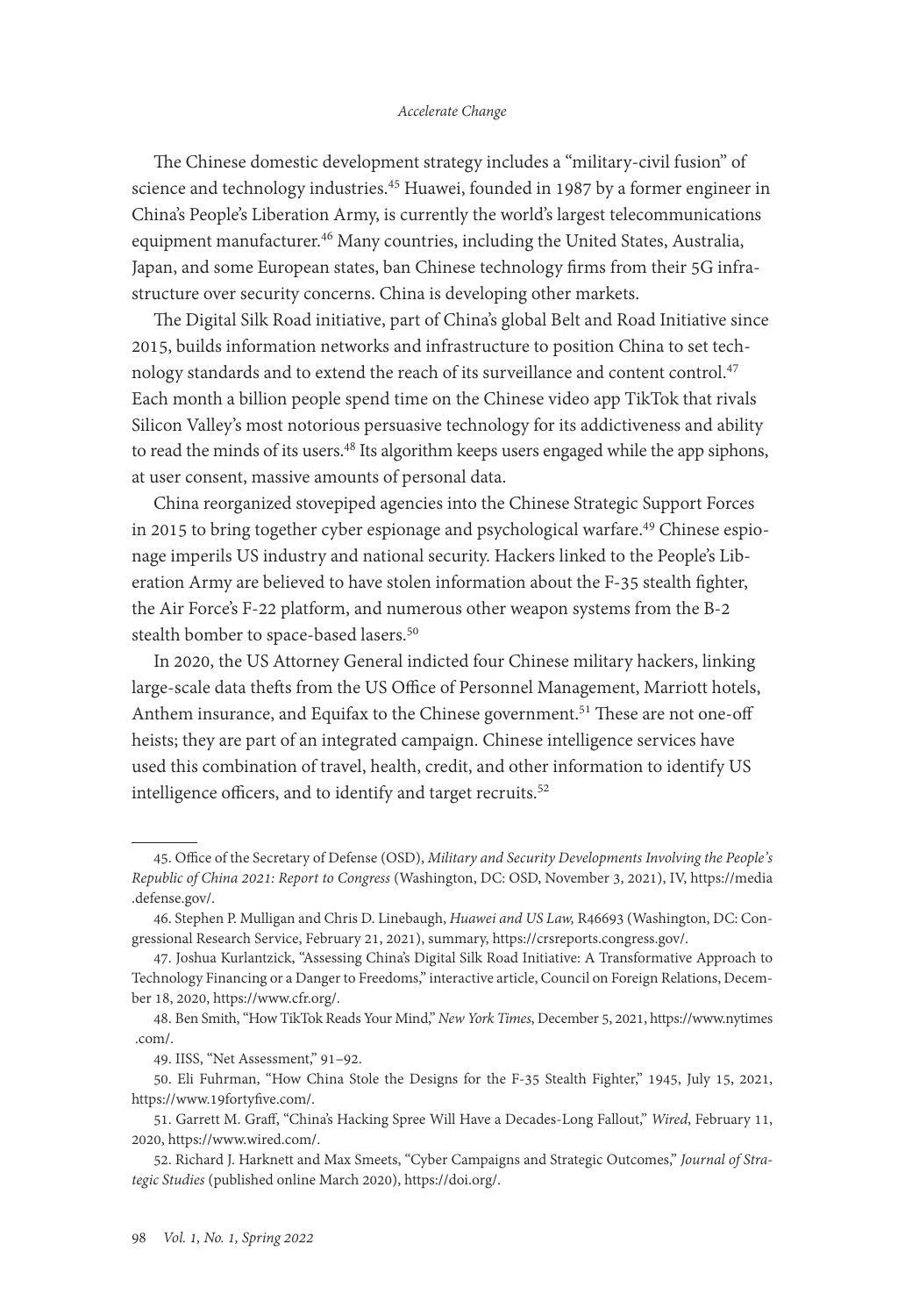### *Russia*

The Intelligence Community considers Russia a top cyber threat with demonstrated capabilities including cyber espionage, influence operations, and attack (the ability to damage infrastructure such as underwater cables and industrial control systems during a crisis). Russia added "information-operations troops" to the armed forces in 2017 to conduct both cyber and information operations, including traditional psychological operations.<sup>53</sup> Russian President Vladmir Putin is said to personally control a centralized cyber-governance structure, yet many cyberattacks and influence campaigns are conducted by proxies such as the St. Petersburg-based Internet Research Agency.<sup>54</sup>

Yevgeny Prigozhin, a businessman linked to Putin, was the primary funder of the Internet Research Agency. The United States charges that Prigozhin purchased computer server space in the country, created fictitious personas, and stole identities of actual Americans in the effort to influence the 2016 presidential election.<sup>55</sup> Prigozhin leads the Wagner Group, a proxy organization for the Russian state known for malign operations in Central African Republic, Libya, Mali, Mozambique, Syria, Sudan, and Ukraine.

The United States and the European Union sanctioned the Wagner Group for "destabilizing activities" such as fake election monitoring and other information operations, and "serious human rights abuses, including torture and extrajudicial, summary or arbitrary executions and killings, or in destabilizing activities in some of the countries they operate in."56 The Russian government denies involvement.

Operating from a weaker position, Russia employs a "raiding" strategy, harassing the United States and making territorial gains in the former Soviet sphere of influence.57 Russia uses Estonia, Georgia, and Ukraine as testing ranges for cyber weapons. In January 2022, amid rising tension including 100,000 Russian troop deployments on the border of Ukraine, a destructive malware appeared in Ukraine government computers, defacing the websites. Microsoft identified a malware that poses as ransomware and when activated, is capable of destroying files and wiping hard drives.<sup>58</sup>

Russia ramped up its social media campaign encouraging Russian speakers within Ukraine to support military action. Meanwhile, a US official warned of a possible

<sup>53.</sup> IISS, "Net Assessment," 104.

<sup>54.</sup> IISS, "Net Assessment," 103.

<sup>55.</sup> FBI Counterintelligence, "Yevginiy Vicktorovich Prigozhin3.pdf," Most Wanted (website) n. d., accessed January 16, 2022, [https://www.fbi.gov/](https://www.fbi.gov/wanted/counterintelligence/yevgeniy-viktorovich-prigozhin/yevgeniy-vicktorovich-prigozhin3.pdf/view).

<sup>56. &</sup>quot;EU Sanctions Target Russian 'Wagner' Mercenary Group," Deutsche Welle, December 13, 2021, [https://www.dw.com/.](https://www.dw.com/en/eu-sanctions-target-russian-wagner-mercenary-group/a-60109326)

<sup>57.</sup> Michael Kofman, "Raiding and International Brigandry: Russia's Strategy for Great Power Competition," War on the Rocks, June 14, 2018, [https://warontherocks.com/](https://warontherocks.com/2018/06/raiding-and-international-brigandry-russias-strategy-for-great-power-competition/).

<sup>58.</sup> David E. Sanger, "Microsoft Warns of Destructive Cyberattack on Ukranian Computer Networks," *New York Times*, January 16, 2022, [https://www.nytimes.com/](https://www.nytimes.com/2022/01/16/us/politics/microsoft-ukraine-cyberattack.html).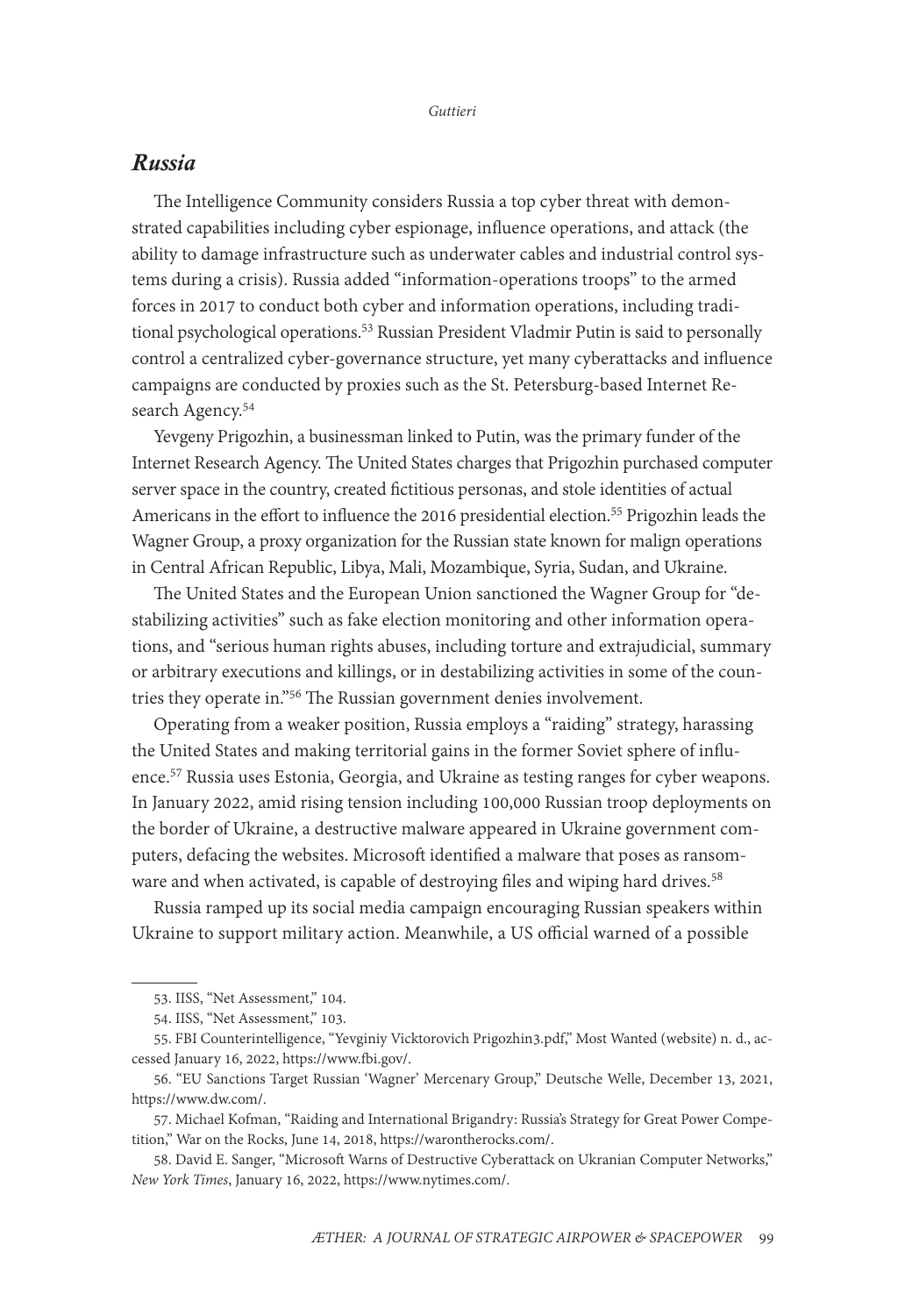Russian "false flag" operation, involving Russian sabotage of its own allies within Ukraine, as a pretext to invade.<sup>59</sup>

Russian Army Chief of Staff Valery Gerasimov emphasizes roles for information, cyberwarfare, propaganda, and deception. "The role of nonmilitary means of achieving political and strategic goals has grown, and, in many cases, they have exceeded the power of force of weapons in their effectiveness."<sup>60</sup> Russia uses civilian proxies, unidentified local and Russian agents, bribery, intimidation, agitation, assassination, and denial of operations.<sup>61</sup>

Russia's information confrontation has two faces: (1) information-technical, or cyber—networks, exfiltration, and infrastructure; and (2) information-psychological operations that aim to influence, sow doubt, erode faith in public institutions, erode the will to fight, divide, and debilitate. The SolarWinds hack in 2020, attributed to the Russian intelligence service (SVR), is an example of the former.<sup>62</sup> SolarWinds compromised thousands of Americans as well as many government entities including the Departments of Defense, Treasury, Justice, and Energy, and the Cybersecurity and Infrastructure Security Agency.

Russia used both technical and psychological approaches to interference in the US 2016 election. 63 Russia conducted technical "computer-intrusion operations" against election infrastructure and the campaign of Hillary Rodham Clinton. Russian information—psychological operations included the release of the documents and other direct engagement with Americans.<sup>64</sup> In 2016, Russians purchased at least 3,500 ads on Facebook. Many ads and posts by Russian trolls or bots disguised the identity of the persona.<sup>65</sup> Russian trolls studied American perceptions, motivations, stressors, and attitudes to identify vulnerabilities and susceptibility to influence. A fake "Army of Jesus," for example, targeted religious American audiences.<sup>66</sup> The Internet Research Agency stoked antagonism on both sides prior to the ultimately deadly political rally in Charlottesville, Virginia in August 2017.<sup>67</sup>

<sup>59.</sup> Brooke Singman, "Russia Preparing False-Flag Operation as Pretext for Ukraine Invasion, US Warns," Fox News, January 14, 2022, [https://www.foxnews.com/.](https://www.foxnews.com/politics/russia-preparing-false-flag-operation-ukraine-invasion-us-warns)

<sup>60.</sup> Valery Gerasimov, "The Value of War Is in the Foresight: New Challenges Demand Rethinking the Forms and Methods of Carrying Out Combat Operations," *Military Review* (January-February 2016): 24.

<sup>61.</sup> *Little Green Men: A Primer on Modern Russian Unconventional Warfare, Ukraine, 2013–2014,*  unclassified vers. (Fort Bragg, NC: United States Army Special Operations Command, 2015).

<sup>62.</sup> Dina Temple Raston, "A 'Worst Nightmare' Cyberattack: The Untold Story of the SolarWinds Hack," All Things Considered, National Public Radio, April 16, 2021, [https://www.npr.org/](https://www.npr.org/2021/04/16/985439655/a-worst-nightmare-cyberattack-the-untold-story-of-the-solarwinds-hack).

<sup>63.</sup> Robert S. Mueller, III, *Report on the Investigation into Russian Interference in the 2016 Presidential Election,* vol. I (Washington, DC: USDOJ, March 2019), 1, [https://www.justice.gov/.](https://www.justice.gov/)

<sup>64.</sup> Scott Shane, "How Unwitting Americans Encountered Russian Operatives Online," *New York Times*, February 18, 2018, [https://www.nytimes.com/](https://www.nytimes.com/2018/02/18/us/politics/russian-operatives-facebook-twitter.html).

<sup>65.</sup> Guadagno and Guttieri, "Fake News."

<sup>66.</sup> Parlapiano and Lee, "Propaganda Tools."

<sup>67.</sup> Michael Martelle, ed., *Exploring the Russian Social Media Campaign in Charlottesville*, National Security Archive, The Cyber Vault Project, February 14, 2019, [https://nsarchive.gwu.edu/](file:///Users/karenguttieri/Desktop/Exploring%20the%20Russian%20Social%20Media%20Campaign%20in%20Charlottesville).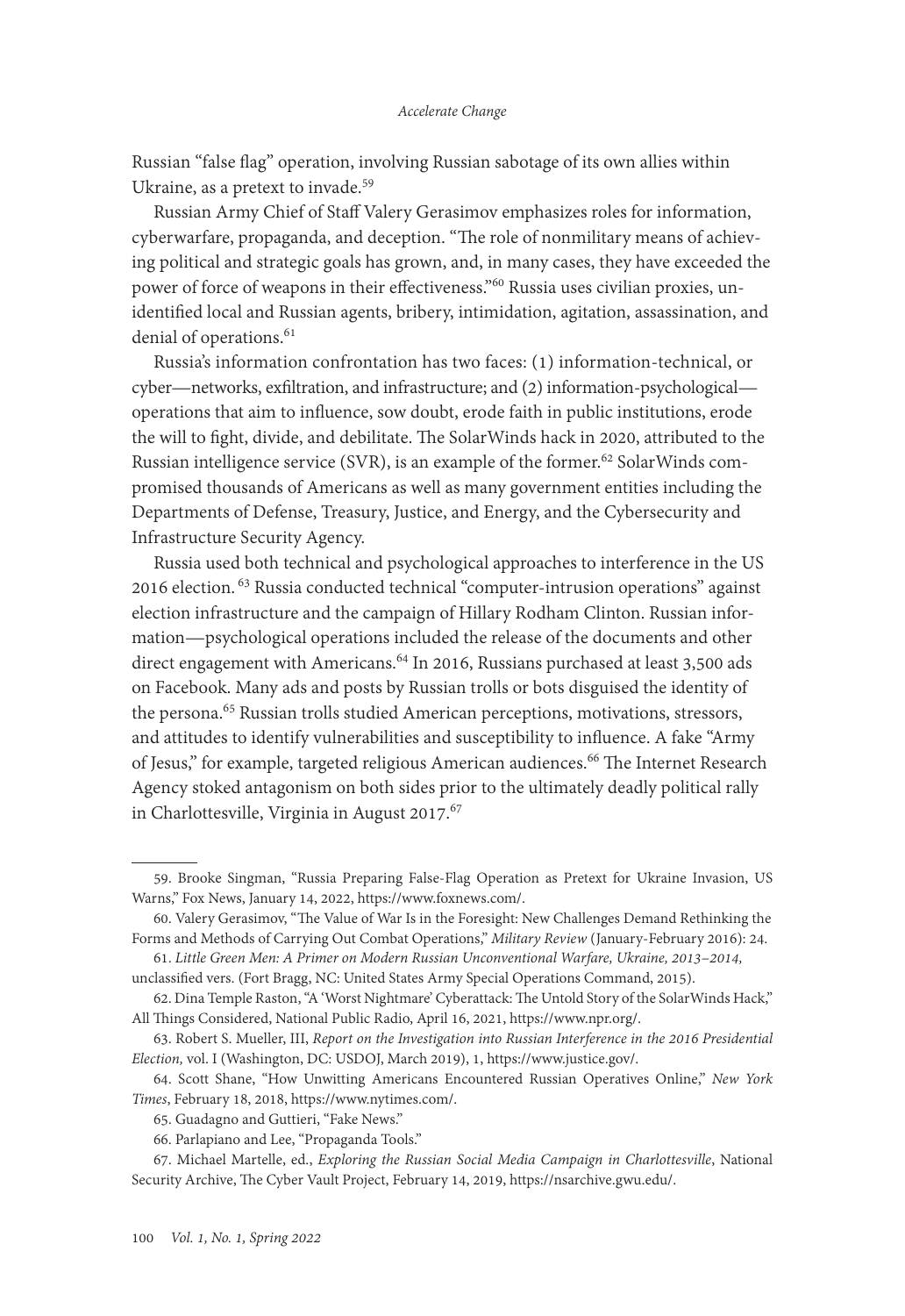# Assessing Strategic Competition

To paraphrase Carl von Clausewitz, the most important judgment is to know the kind of war one is in.<sup>68</sup> United States strategy documents articulate a contest of deterrence, sustaining the international order by threat of punishment.<sup>69</sup> Accordingly, the Air Force has invested in technology to create ever more sophisticated and connected systems to amplify the speed, stealth, precision, and deadliness of that punishment.

By contrast, China and Russia, as challengers, seek advantages in a gray zone contest without triggering that punishment. In doing so, both have embraced the more holistic and original US conception of information warfare—both information-technical and information-psychological. Russia developed digital tools to super charge Soviet-era agitation tactics in "information confrontation."70 China developed an integrated cyber-information framework of informatized warfare. This broader information-warfare concept has recently experienced a revival in the American strategic conversation.

In a 2019 study, Joshua Sipper and I identified four trends fueling this revival: (1) the ubiquity of cyberspace and accompanying technologies in everyday life; (2) a maturation of capabilities including the ability to kill; (3) a recognition of the interrelatedness of information-related capabilities including electronic warfare, and cyber, intelligence, psychological, and information operations; and (4) the offensive advantage and the development of offensive cyber operations policy and doctrine.<sup>71</sup> Are these trends sufficient to prompt innovation?

### Accelerate Change

Those who study military innovation look for change, "in the goals, actual strategies, and/or structure of military organization."72 A major innovation as defined by Rosen is "change in one of the primary combat arms of a service in the way it fights."73 Innovation may take the form of redefining goals, a change in the concept of operations, or even the creation, as with the US Space Force in 2019, of a new combat arm.

The Air Force has not created a cyber force, nor was it a favorable indicator when, in 2021, the Air Force dropped "cyberspace" from its mission statement. At that time,

<sup>68.</sup> Carl von Clausewitz, *On War*, 8th ed., ed. and transl. Michael Howard and Peter Paret (Princeton: Princeton University Press, 1984), 88.

<sup>69.</sup> Joseph R. Biden Jr., *Interim National Strategic Guidance* (Washington, DC: White House, 2021).

<sup>70.</sup> Lesley Kucharski, *Russian Multi-Domain Strategy against NATO: Information Confrontation and Forward-Deployed Nuclear Weapons in Europe*, Center for Global Research, Lawrence Livermore National Laboratory, February 2018, [https://cgsr.llnl.gov/](https://cgsr.llnl.gov/content/assets/docs/4Feb_IPb_against_NATO_nuclear_posture.pdf); and Thomas Rid, *Active Measures*, 1st ed. (New York: Farrar, Straus & Giroux, 2020).

<sup>71.</sup> Karen Guttieri and Joshua Sipper, "Why It's All about Information Warfare Now," (paper presented at the NATO at 70 Conference, Troy University, Troy, AL, November 2019).

<sup>72.</sup> Theo Farrell and Terry Teriff, "The Sources of Military Change," in *The Sources of Military Change*, ed. Theo Farrell and Terry Terriff (Boulder, CO: Lynne Rienner, 2002).

<sup>73.</sup> Rosen, *Next War*, 7.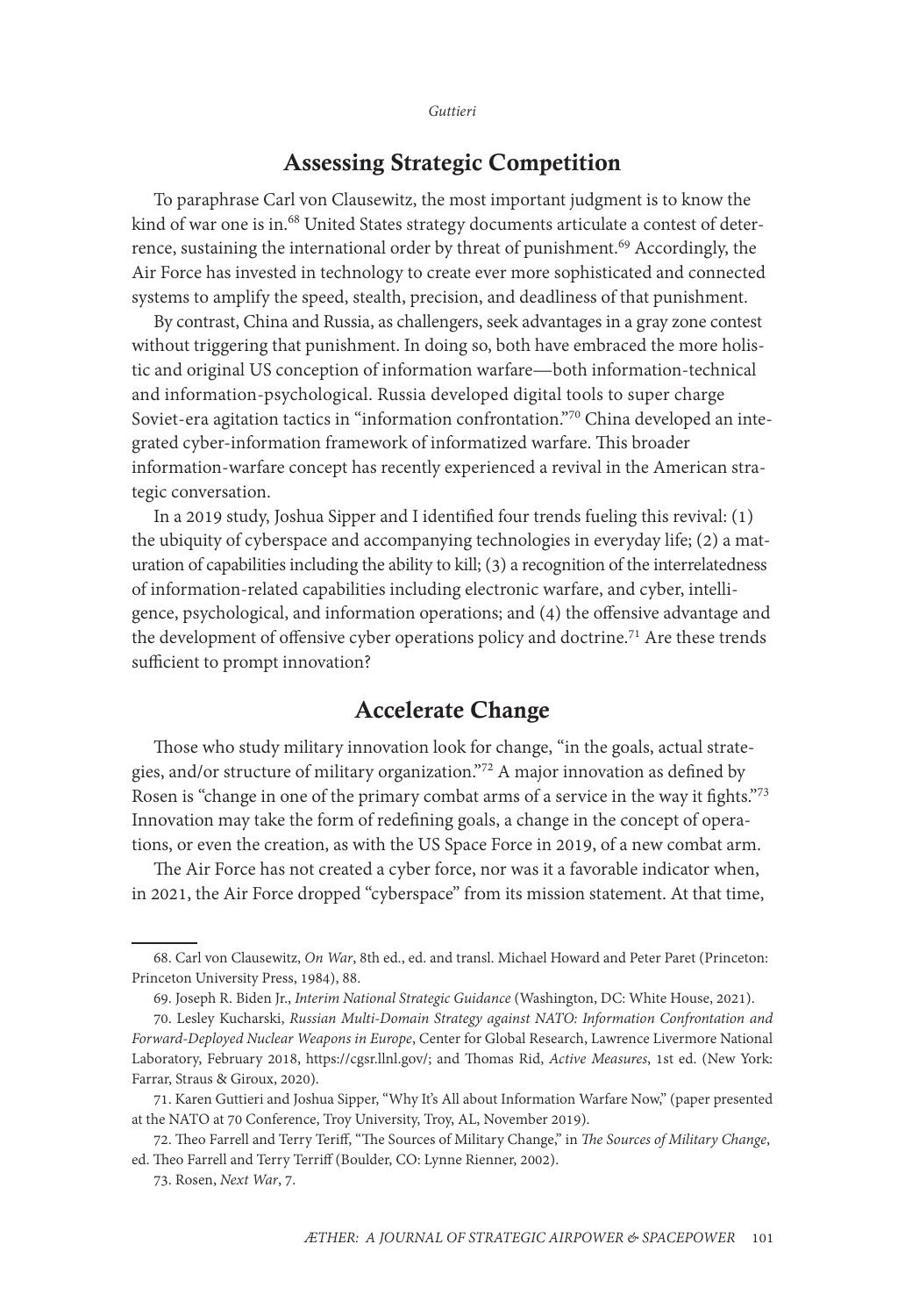the Air Force mission statement changed "Fly, fight and win . . . in air, space and cyberspace," to "Fly, fight, and win – airpower anytime, anywhere." This rewording eliminates cyber and space. The Air Force was returning to its "core" mission.74 Military innovation may require change not only in operations, but in culture.

The Air Force and the United States in general did make numerous institutional changes in response to perceived changes in the security environment. But if innovations "that change the context within which war takes place" are "the most influential," the Air Force must accelerate change in force development, preparing and promoting an officer corps to envision and execute a new way of war.75

In 2010, the United States established Joint US Cyber Command and in 2011 recognized cyberspace as a warfighting domain alongside land, sea, air, and space.<sup>76</sup> That was "liberating," wrote Michael V. Hayden, but it was significant that this domain was "a creation of man" and he wondered whether the possibilities it opened up were enough to "rethink" doctrine.77

United States Cyber Command's modest initial concept was to support conventional forces in crisis and sustain the ability to respond to significant attacks on US critical infrastructure. By 2012, that was no longer sufficient.<sup>78</sup> Cyber Command established a cyber mission force, "ready to execute a range of cost-imposing operations."79 Today the Air Force provides 40 percent of the 133 teams that compose this force.<sup>80</sup>

Although the Air Force did not create a separate force for information warfare, it did create a new numbered Air Force for information warfare. In 2019, the Air Force combined the numbered Air Forces for intelligence and cyber to create the Sixteenth Air Force for information warfare. A single lieutenant general represents intelligence and cyber on the Air Staff.

<sup>74.</sup> Joshua Dewberry, "Air Force Unveils New Mission Statement," US Air Force News (website), April 8, 2021, [https://www.af.mil/.](https://www.af.mil/News/Article-Display/Article/2565837/air-force-unveils-new-mission-statement/)

<sup>75.</sup> Alan R. Millet and Williamson Murray, *Military Innovation in the Interwar Period*, 1st paperback ed. (Cambridge: Cambridge University Press, 1998), 305.

<sup>76.</sup> David Alexander, "Pentagon to Treat Cyberspace as 'Operational Domain,' " Reuters, July 14, 2011, [https://www.reuters.com/.](https://www.reuters.com/article/us-usa-defense-cybersecurity/pentagon-to-treat-cyberspace-as-operational-domain-idUSTRE76D5FA20110714)

<sup>77.</sup> Michael V. Hayden, "The Future of Things 'Cyber,'" *Strategic Studies Quarterly* 5, no. 1 (Winter 2011): 4.

<sup>78.</sup> Paul M. Nakasone, "A Cyber Force for Persistent Operations," *Joint Force Quarterly* 92 (1st Quarter 2019): 11, [https://ndupress.ndu.edu/.](https://ndupress.ndu.edu/Media/News/News-Article-View/Article/1736950/a-cyber-force-for-persistent-operations/)

<sup>79.</sup> *Testimony to Subcommittee on Intelligence and Emerging Threats and Capabilities, Hearing before United States Congress House of Representatives, Committee on Armed Services*, 116th Cong. (March 4, 2020) (statement of General Paul M. Nakasone, commander, US Cyber Command, and director, National Security Agency), [https://www.congress.gov/.](https://www.congress.gov/event/116th-­­congress/house-­­event/LC65201/)

<sup>80.</sup> Mark Pomerleau, "Air Force Would Contribute Bulk of New Cyber Mission Force Teams," Defense-News, July 14, 2021, [https://www.defensenews.com/.](https://www.defensenews.com/cyber/2021/06/14/air-force-would-contribute-bulk-of-new-cyber-mission-force-teams/)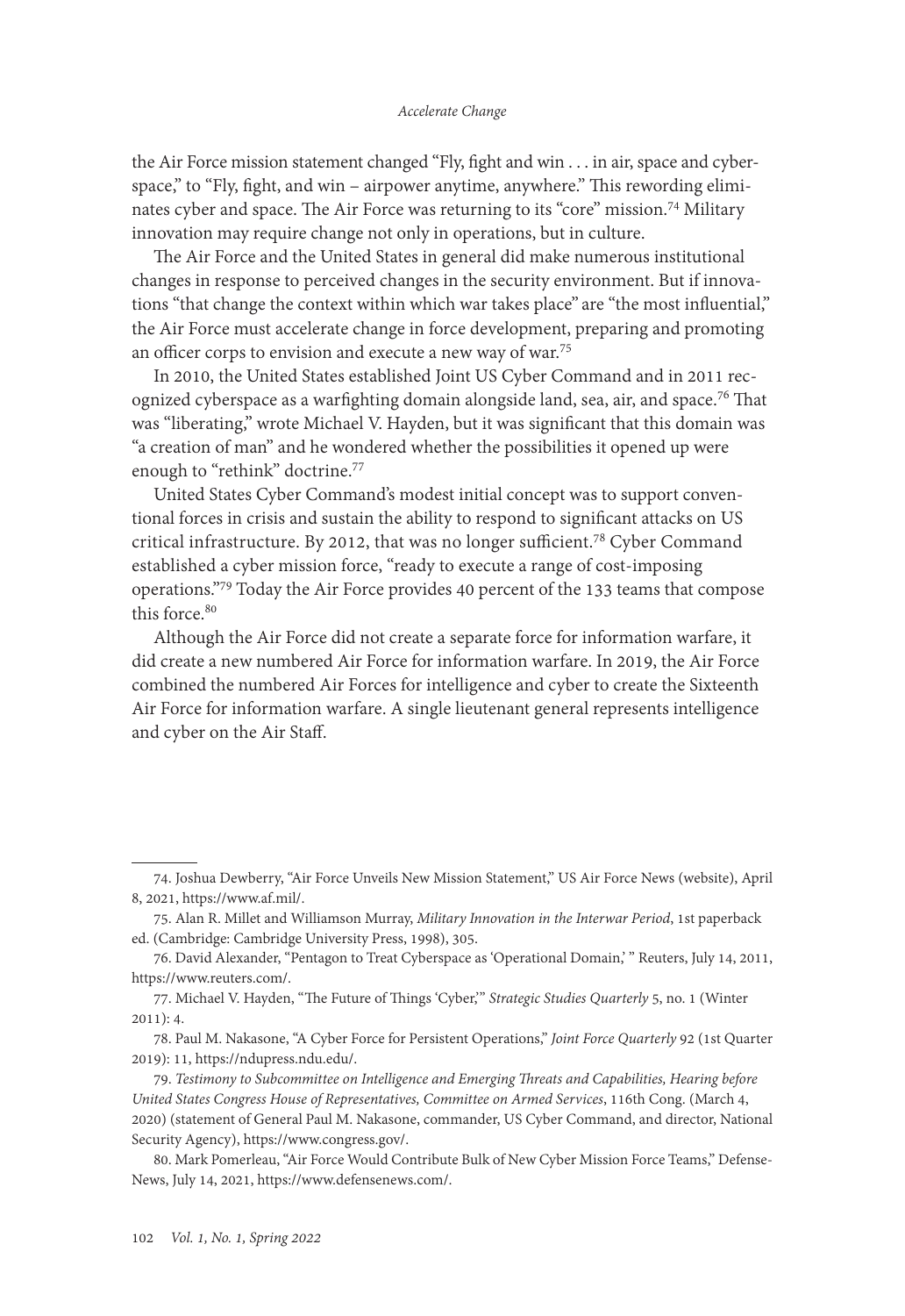In 2020, Nakasone declared the top priority for US Cyber Command was to ensure the US election was "safe, secure, and legitimate."<sup>81</sup> A military structure focused on cyberspace protecting democracy at home would have been difficult to imagine not so long ago. Also in 2020, Cyber Command and Microsoft mutually responded to Trickbot, although the degree of coordination remains unclear. Trickbot, a botnet of over one million infected servers attributed to Russian criminals, was connected to ransomware against hospitals and threatened US systems for the 2020 election.<sup>82</sup>

Cyber Command hacked into the botnet servers and replaced exposed passwords and financial data with junk data to make them useless. Microsoft obtained a federal court order and took its own servers offline in order to thwart the botnet.<sup>83</sup> Meanwhile by November 2021, Cyber Command had conducted over a dozen "hunt-forward" operations, which can be offensive in nature, and had done so in fourteen countries in recent years.<sup>84</sup> Teams from the United States in Ally and partner nations spot adversary operations and share the information with partners.

After returning to the drawing board on the Joint warfighting concept, Hyten noted the goal is to be "fully connected to a combat cloud that has all information that you can access at any time, any place . . . to be able to act quickly on that."85 He described expanded maneuver in space and time, aggregation for lethality, and disaggregation for survival with more secure, just-in-time information. It will require officers to make it so.

## Developing Airmen for Information Warfare

A new way of war ascends with officers who are learning and practicing it; developing and promoting these officers is a long-term investment. Promotion matters because change agents make certain enemies and uncertain friends, therefore strong leadership is needed to shelter creative thinkers.

The US Army Air Forces in the 1940s made the argument that they did not only support other warfighters, they created strategic effects. "If talented cyberwarriors convince themselves that strategic warfare offers a better slot at top command slots, they will migrate accordingly. Perhaps if cyberwar is that important, there will be

<sup>81.</sup> Sydney J. Freedberg Jr., "2020 Elections: NSA and Cyber Leader is Confident vs. Russia" Breaking Defense, July 20, 2020, [https://breakingdefense.com/](https://breakingdefense.com/2020/07/2020-elections-nsa-cyber-leader-is-confident-vs-russia/).

<sup>82.</sup> Jay Greene and Ellen Nakashima, "Microsoft Seeks to Disrupt Russian Criminal Botnet It Fears Could Seek to Sow Confusion in the Presidential Election," *Washington Post*, October 12, 2020, [https://](https://krebsonsecurity.com/2020/10/microsoft-uses-copyright-law-to-disrupt-trickbot-botnet/) [krebsonsecurity.com/](https://krebsonsecurity.com/2020/10/microsoft-uses-copyright-law-to-disrupt-trickbot-botnet/).

<sup>83.</sup> Brian Krebs,"Microsoft Uses Trademark Law to Disrupt Trickbot Botnet," KrebsonSecurity (blog), October 12, 2020, https://krebsonsecurity.com/2020/10/.

<sup>84.</sup> Brad D. Williams, "Cybercom Has Conducted 'Hunt Forward' Ops in 14 Countries, Deputy Says," Breaking Defense, November 10, 2021, [https://breakingdefense.com/](https://breakingdefense.com/2021/11/cybercoms-no-2-discusses-hunt-forward-space-cybersecurity-china/).

<sup>85.</sup> David Vergun, "DOD Focuses on Aspirational Challenges in Future Warfighting," US Department of Defense News (website), July 26, 2021, https://www.defense.gov/.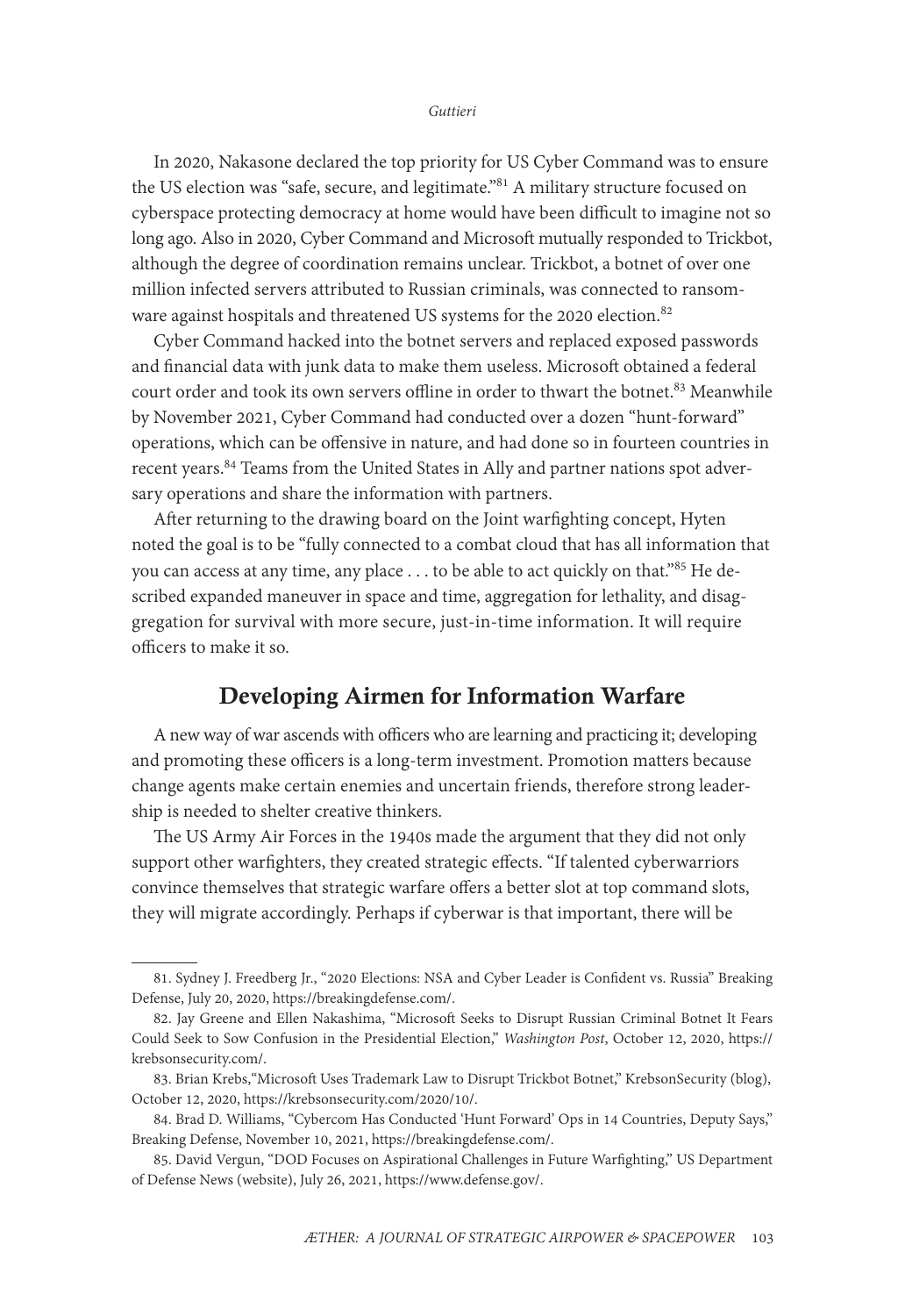enough resources and manpower to go around."<sup>86</sup> The Air Force must open paths forward for both people and ideas.

The Trickbot scenario, with legal issues and public-private operations, offers a good example of the unique complexities of information warfare. Securing US elections requires strategic integration of operational expertise and extensive coordination across and within government, military, private sector, and international partners. Thwarting terrorist propaganda online for recruiting and financing takes technical expertise plus leadership and campaign-planning skills. Without question, "recruiting, training, developing, and retaining the best talent is essential for the military to defend the Nation in cyberspace."87 This is the responsibility of the services, but each is already preoccupied with their respective domain.

The executive director of the bipartisan Cyberspace Solarium Commission and his coauthors argued "each of the services should be offering significant programs in cyber strategy at their war colleges."88 The commentary lamented that the dedicated cyber strategy programs that did exist were under constant threat of extinction.

Lieutenant General Mary O'Brien, Air Force deputy chief of staff for Intelligence, Surveillance, Reconnaissance and Cyber Effects Operations, issued an "integration imperative" of previously compartmentalized information warfare capabilities.<sup>89</sup> Information technology skills alone will not meet this intent. First, when new skills are associated with a technical specialty, those officers are in danger of being "relegated to professional oblivion."90

Second, integration implies an interdisciplinary curriculum. In addition to using technology, officers must "leverage information effectively to shape relevant actor behaviors, perceptions, and attitudes."91 The emerging field of social cybersecurity has much to offer in complement to technical training. This field focuses on the intersection of human behavior and technology, including how cyber mediates "changes in individual, group societal, and political behaviors and outcomes." Applied work supports "building of the cyber infrastructure needed to guard against cyber-mediated threats."92 Human factors in cyberattacks—how threat actors use cyberspace to recruit and finance operations, mobilize extremists to action, and sway elections—must be analyzed.

89. Mary F. O'Brien, *Integration Imperative: Synchronization of Information Warfare Functions* (Washington, DC: Department of the Air Force, 2021).

90. Rosen, *Next War*, 20–22.

91. O'Brien, *Integration Imperative*.

92. National Academies of Sciences, Engineering, and Medicine 2019, *A Decadal Survey of the Social and Behavioral Sciences: A Research Agenda for Advancing Intelligence Analysis* (Washington, DC: The National Academies Press, 2019), 142, [https://doi.org/](https://doi.org/10.17226/25335).

<sup>86.</sup> Libicki, *Peace and War*, 166.

<sup>87.</sup> Nakasone, "Testimony."

<sup>88.</sup> Erica Borghard, Mark Montgomery, and Brandon Valeriano, "The Challenge of Educating the Military on Cyber Strategy," War on the Rocks, June 25, 2021, [https://warontherocks.com/](https://warontherocks.com/2021/06/the-challenge-of-educating-the-military-on-cyber-strategy/).